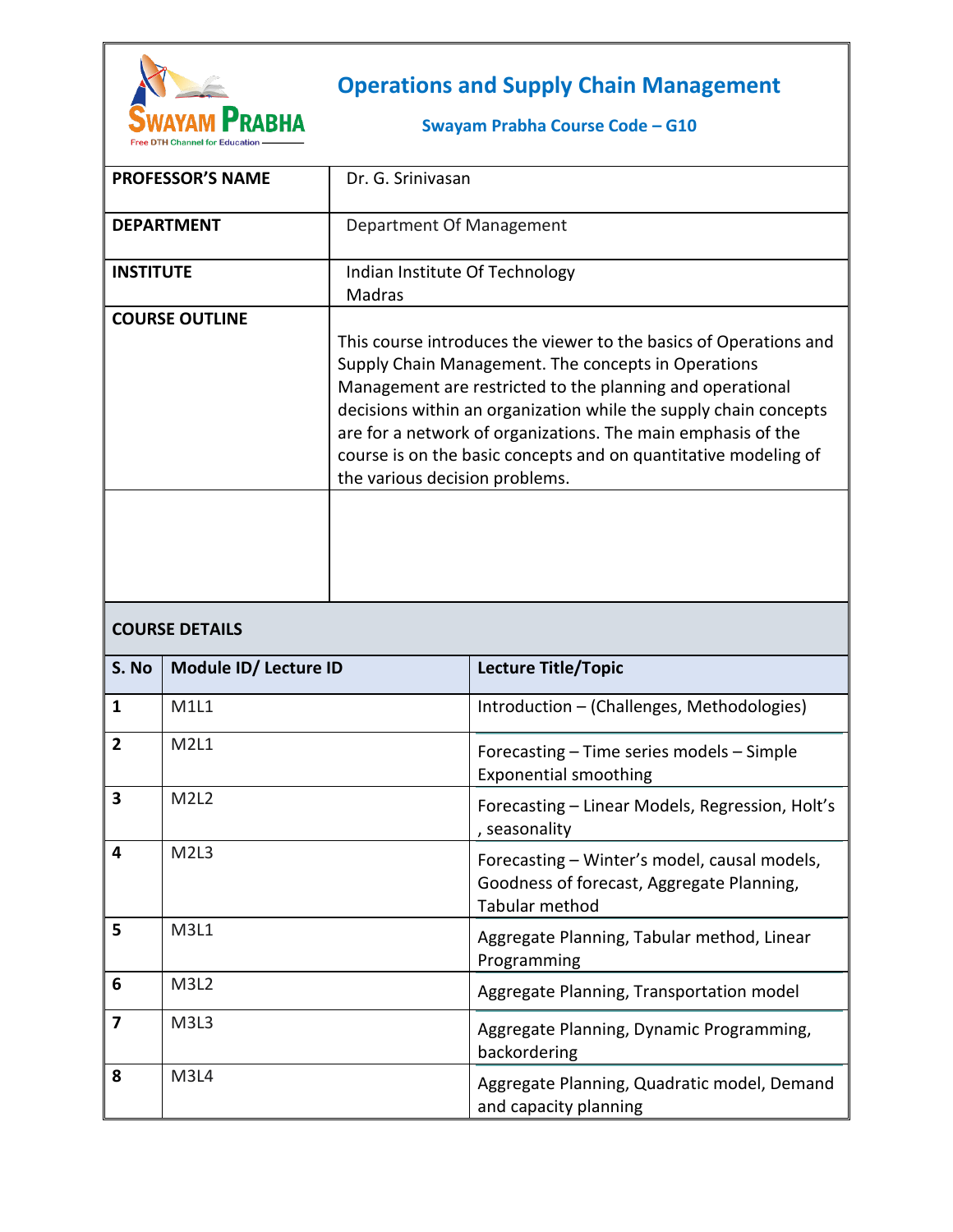| 9  | M4L1        | Inventory Models - Costs, EOQ model                                                               |
|----|-------------|---------------------------------------------------------------------------------------------------|
| 10 | M4L2        | Inventory - EOQ model graphs, with<br>backordering                                                |
| 11 | M4L3        | Inventory - Models for all quantity and<br>marginal quantity Discount                             |
| 12 | M4L4        | Multiple Quantity Discount, Multiple item<br>inventory- Constraint on numbers of orders           |
| 13 | M4L5        | Multiple item inventory - Constraint on money<br>value, space, equal number of orders             |
| 14 | M4L6        | Multiple item inventory -combining<br>orders, production consumption model                        |
| 15 | M4L7        | Inventory - Production consumption model<br>with backordering, Economic lot scheduling<br>problem |
| 16 | M4L8        | Economic lot scheduling problem, Supply Chain<br>inventory                                        |
| 17 | M5L1        | Lot sizing                                                                                        |
| 18 | <b>M5L2</b> | Lot sizing - heuristics                                                                           |
| 19 | <b>M5L3</b> | Disaggregation                                                                                    |
| 20 | <b>M5L4</b> | Disaggregation - time varying demand, Safety<br>stock - ROL for discrete demand distribution      |
| 21 | <b>M5L5</b> | Safety stock - ROL for normal distribution of<br>lead time demand                                 |
| 22 | M6L1        | Integrated model, ROL for normal distribution<br>of LTD and given mean                            |
| 23 | <b>M6L2</b> | Safety stock reduction - delayed Product<br>differentiation, substitution. MOM                    |
| 24 | M6L3        | Sequencing and scheduling - Assumptions,<br>objectives and shop settings                          |
| 25 | M7L1        | Single machine sequencing. Two machine flow<br>shop - Johnson's algorithm                         |
| 26 | <b>M7L2</b> | Flow shop scheduling - Three machines,<br>Johnson's algorithm and Branch and bound<br>algorithm   |
| 27 | M7L3        | Flow shop scheduling - heuristics - Palmer,<br>Campbell Dudek Smith algorithm                     |
| 28 | <b>M7L4</b> | Job shop scheduling - Gantt chart, Different<br>dispatching rules                                 |